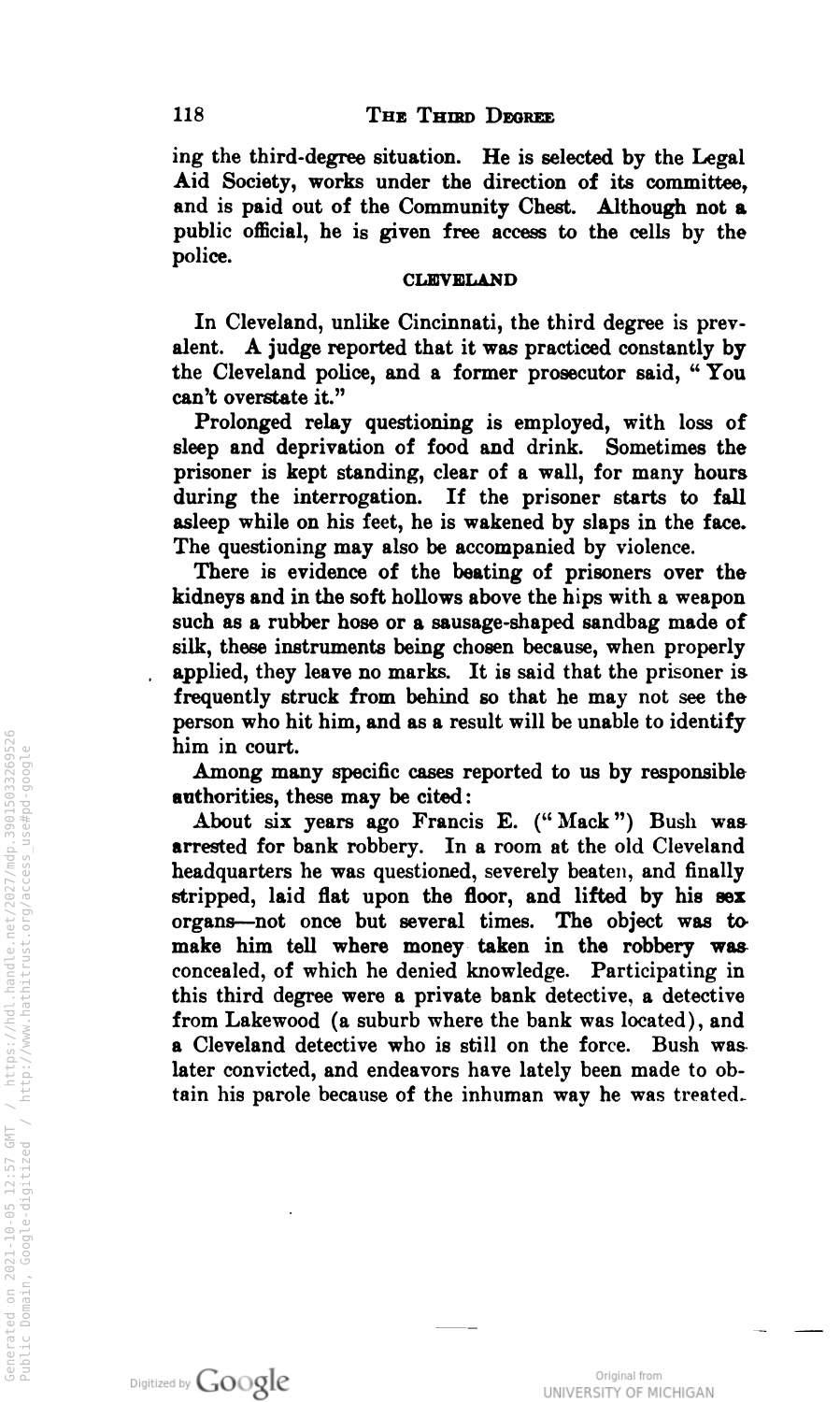Charges were brought before the Cleveland Grand Jury. which failed to indict the police—by a narrow margin, it is understood.

Tony Colletti, aged 18, was arrested on August 2, 1930, There his bride had been found murdered. After 26 hours of after his bride had been found murdered. severe grilling and abuse he signed a confession. He was then given medical treatment by <sup>a</sup> police night nurse and <sup>a</sup> police doctor, and his injuries were also examined by a former prosecuting attorney and two deputy sheriffs. To former prosecuting attorney and two deputy sheriffs. To all of these persons he complained of the beatings. circumstantial written statement to his attorney describes almost continuous questioning, prolonged standing, deprivation of food and water, repeated striking , beating with what he thought was a rubber hose but which may have been the type of sandbag already mentioned. The police medical type of sandbag already mentioned. record reports " bruises left and right hips " and notes his complaints of beating. The former prosecutor also describes these bruises, which so impressed him that he showed them to the deputy sheriffs.<br>The case against

case against Colletti rested on his confession, which he repudiated. Colletti's attorney (assigned by the court) became aroused at the treatment and planned to ex pose the practices at the trial, with five witnesses and the medical record to corroborate the boy. He made no secret of his intention .

But he did not carry it out. On the day the trial was to open Colletti was found dead in his cell, hanging by a short belt to a pipe some distance over his head. mates reported that he had committed suicide.

To these cases perhaps should be added <sup>a</sup> case that came to the attention of the Ohio Court of Appeals in 1927— Kosienski  $v$ . State.<sup>67</sup> In that case the accused was an illiterate Pole who could hardly speak English. He contended ate Pole who could hardly speak English. that his confession had been obtained by the following method: That he had been beaten by several Cleveland



 $\blacksquare$  Kosienski v. State, 24 Oh. App. 225, 157 N. E. 301 (1927). It should be pointed out that the way in which the case came up gave the Appellate Court<br>no occasion to pass upon the truthfulness of the charges of brutality. The no occasion to pass upon the truthfulness of the charges of brutality. exclusion of the testimony at the trial likewise prevented the prosecution from contradicting the charges.